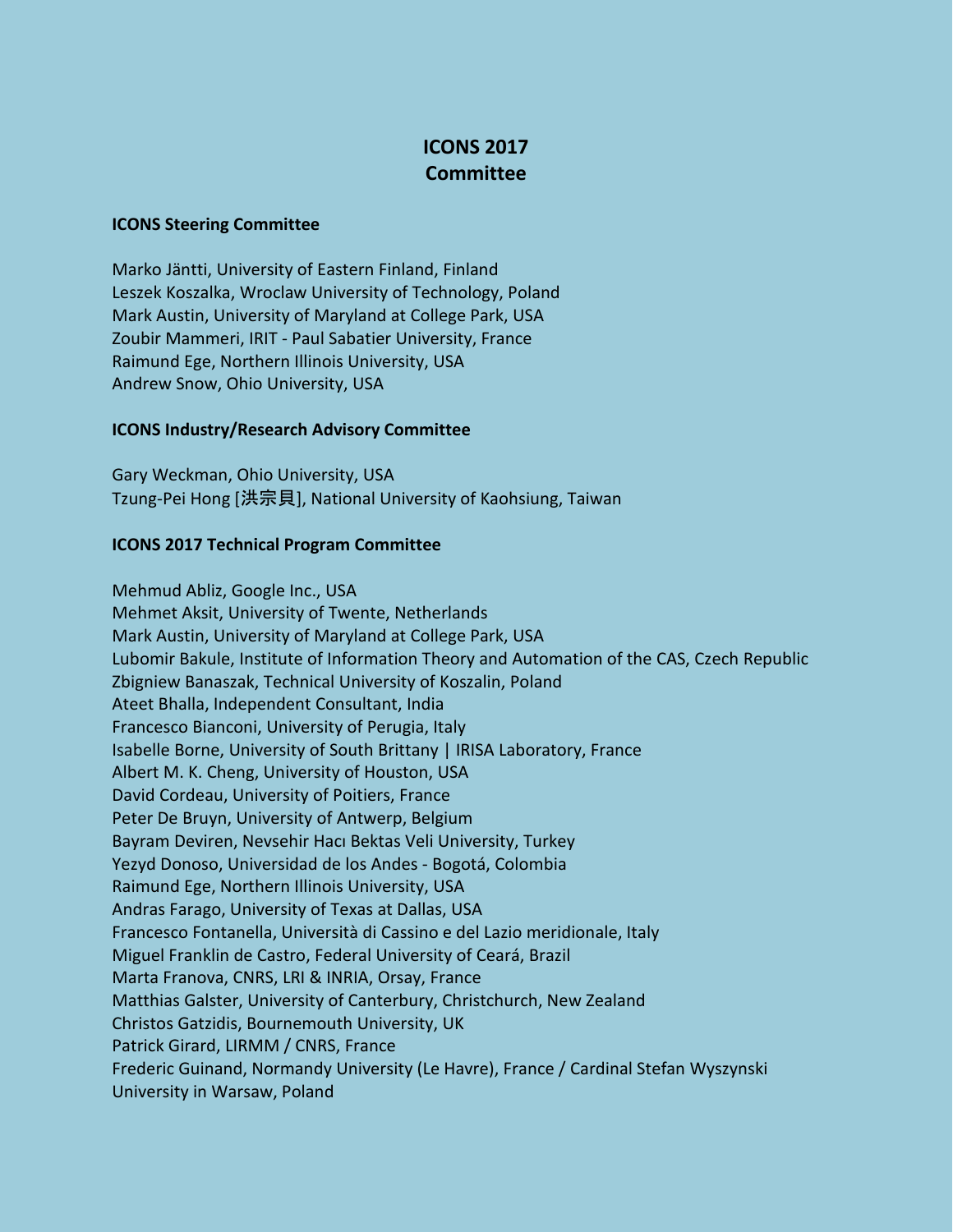Tzung-Pei Hong, National University of Kaohsiung, Taiwan Michael Hübner, Ruhr-University of Bochum, Germany Wen-Jyi Hwang, National Taiwan Normal University, Taiwan Tomasz Hyla, West Pomeranian University of Technology, Szczecin, Poland Marko Jäntti, University of Eastern Finland, Finland Hermann Kaindl, Vienna University of Technology, Austria Fu-Chien Kao, Da-Yeh University, Taiwan Andrzej Kasprzak, Wroclaw University of Technology, Poland Leszek Koszalka, Wroclaw University of Science and Technology, Poland Wim Laurier, Université Saint-Louis / Ghent University, Belgium Suzanne Lesecq, Commissariat à l'énergie atomique et aux énergies alternatives (CEA), France David Lizcano Casas, Open University of Madrid (UDIMA), Spain Ivan Lukovic, University of Novi Sad, Serbia Jia-Ning Luo, Ming Chuan University, Taiwan Stephane Maag, Institut Mines-Telecom / Telecom SudParis, France Avinash Malik, University of Auckland, New Zealand Zoubir Mammeri, IRIT - Paul Sabatier University, France D. Manivannan, University of Kentucky, USA Michele Melchiori, Università degli Studi di Brescia, Italy Fernando Moreira, Universidade Portucalense, Portugal Fabrice Mourlin, UPEC University, France Timothy W. O'Neil, The University of Akron, USA Joanna Isabelle Olszewska, University of Gloucestershire, UK Flavio Oquendo, IRISA - University of South Brittany, France Przemyslaw (Pshemek) Pawluk, George Brown College Toronto, Canada George Perry, University of Texas at San Antonio, USA Marta Piekarska, Technical University of Berlin, Germany Iwona Pozniak-Koszalka, Wroclaw University of Science and Technology, Poland Grzegorz Redlarski, Gdansk University of Technology, Poland José Ignacio Rojas Sola, University of Jaén, Spain Juha Röning, University of Oulu, Finland Francesca Saglietti, Universität Erlangen-Nürnberg, Germany Sebastien Salva, UCA (University Clermont Auvergne), LIMOS, France Elisa Schaeffer, Universidad Autónoma de Nuevo León, Mexico Rainer Schönbein, Fraunhofer Institute of Optronics, System Technologies and Image Exploitation (IOSB), Germany Zary Segall, University of Maryland Baltimore County, USA Yilun Shang, Tongji University, China Charlie Y. Shim, Kutztown University of Pennsylvania, USA Andrew Snow, Ohio University, USA Pedro Sousa, University of Minho, Portugal Agnieszka Szczęsna, Silesian University of Technology, Poland Yoshiaki Taniguchi, Kindai University, Japan Anel Tanovic, University of Sarajevo, Bosnia and Herzegovina